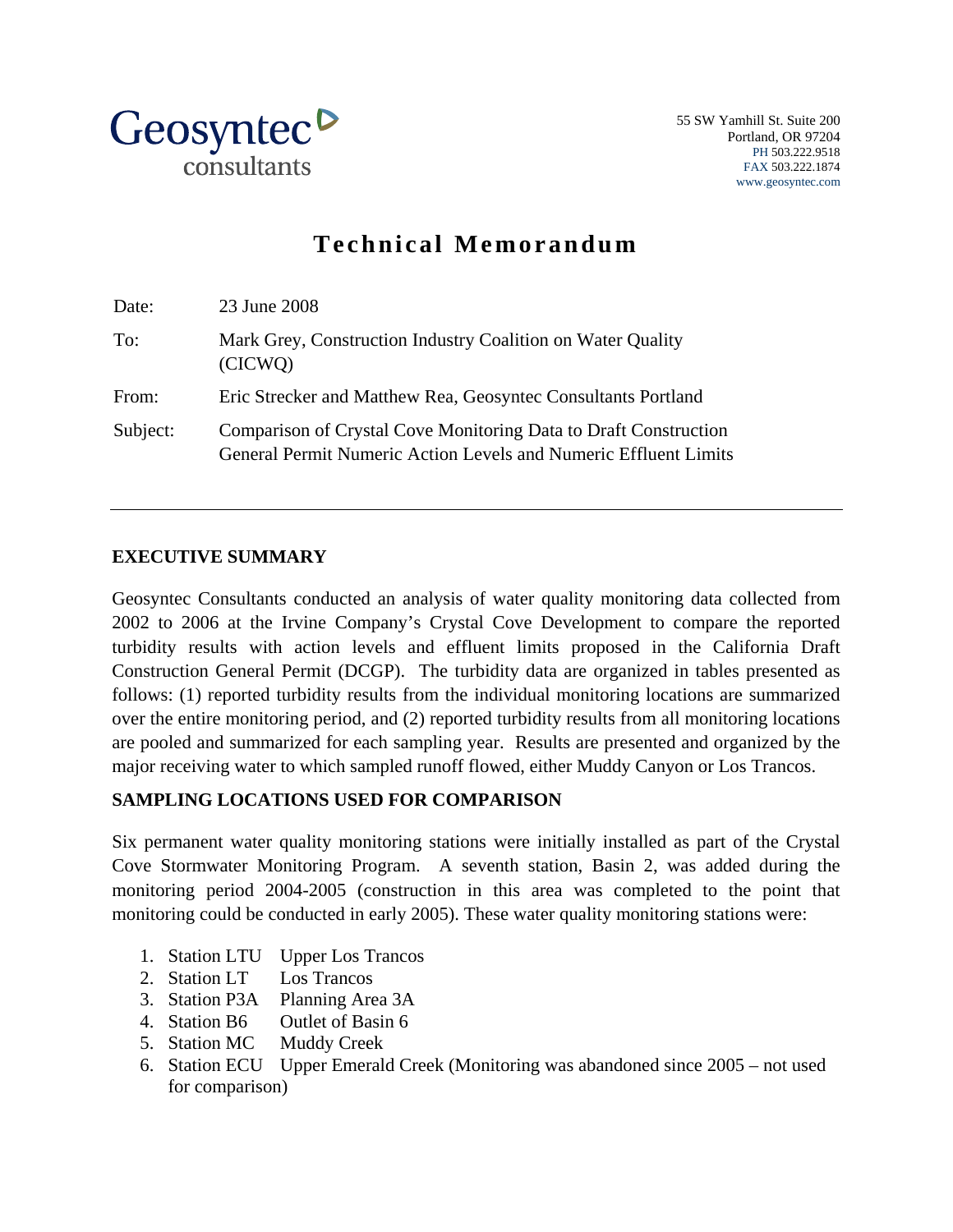7. Station B2 Basin 2 (limited data – not used for comparison)

The permanent monitoring station locations utilized are shown on Figure 1.



**Figure 1: Monitoring Station Locations for Comparison to Effluent Limits** 

## **COMPLIANCE STORM EVENT**

The DCGP contains a provision that exempts discharges from storms greater than the 5 year 24 hour storm event return period from meeting NALs and NELs. The 5 year 24 hour storm event for this project location was estimated using the tool provided by the DCGP to be approximately 3 inches. Only one sampled rain event (Event #5 from 2002-2003 monitoring year) met this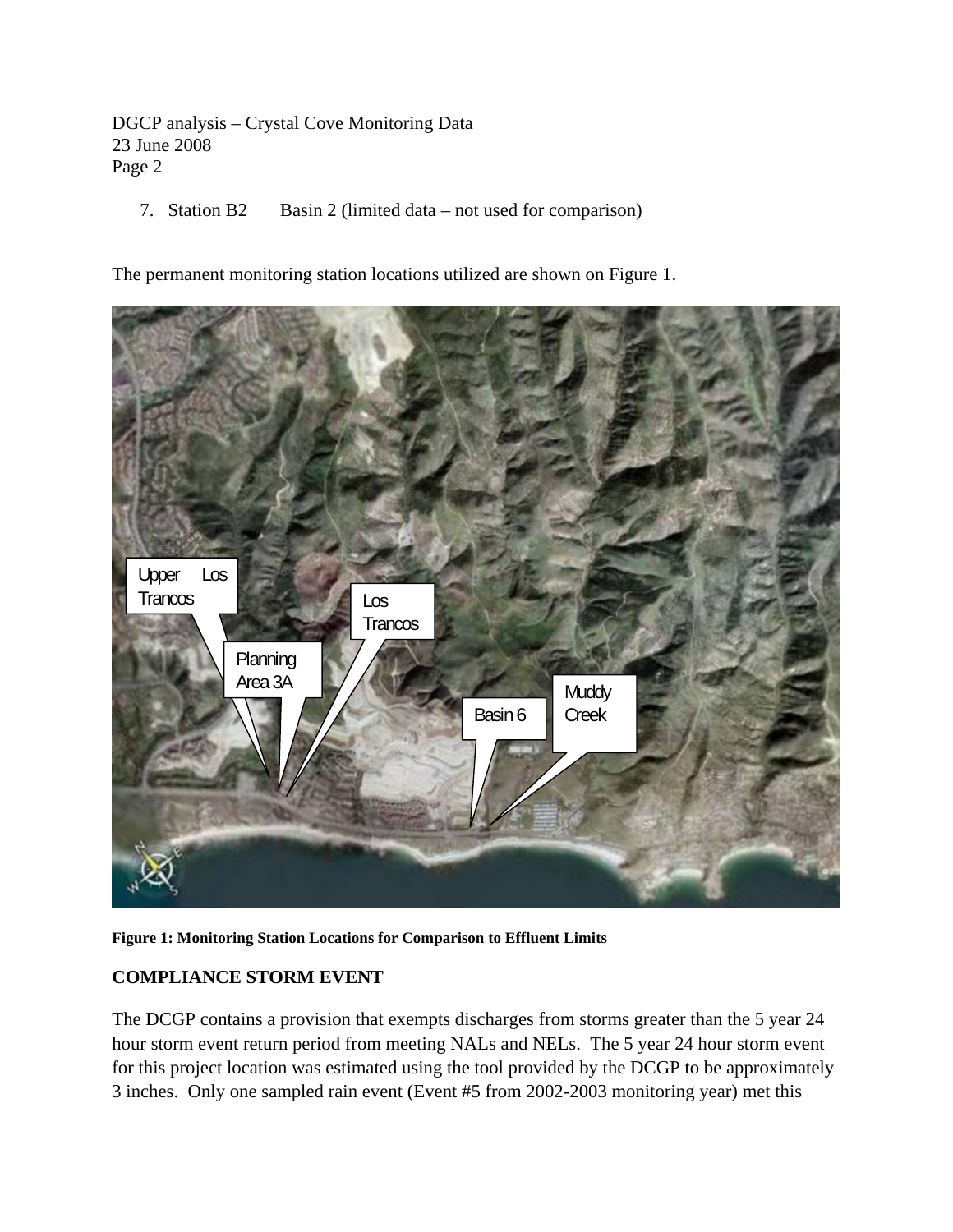exemption return period, and the sampling results from this event were not included in the data analysis. Events in Tables 1-4 below are listed with rainfall amounts greater than 3 inches; however, these storms lasted a period of days, and did not exceed 3 inches in any 24 hour period; therefore they would be subject to the permit provisions.

| Event          |              | <b>Start/End Dates</b> | <b>Total Rainfall</b> |
|----------------|--------------|------------------------|-----------------------|
|                | <b>Start</b> | End                    | (in)                  |
| $\mathbf{1}$   | 11/08/02     | 11/10/02               | 1.64                  |
| $\overline{2}$ | 12/17/02     | 12/18/02               | 1.68                  |
| 3              | 02/11/03     | 02/14/03               | 1.48                  |
| $\overline{4}$ | 02/24/03     | 02/28/03               | 2.57                  |
| $5^*$          | 03/15/03     | 03/16003               | 4.08                  |

#### **Table 1: November 2002- March 2003 Monitored Events**

Event 5 is an exempted storm event  $> 5$  year return period

#### **Table 2 December 2003- February 2004 Monitored Events**

| Event          |              | <b>Start/End Dates</b> | <b>Total Rainfall</b><br>(in) |  |
|----------------|--------------|------------------------|-------------------------------|--|
|                | End<br>Start |                        |                               |  |
|                | 12/25/03     | 12/25/03               | 0.53                          |  |
| $\overline{2}$ | 02/02/04     | 02/02/04               | 0.48                          |  |
| 3              | 02/17/04     | 02/17/04               | 0.34                          |  |
| 4              | 02/25/04     | 02/26/04               | 2.36                          |  |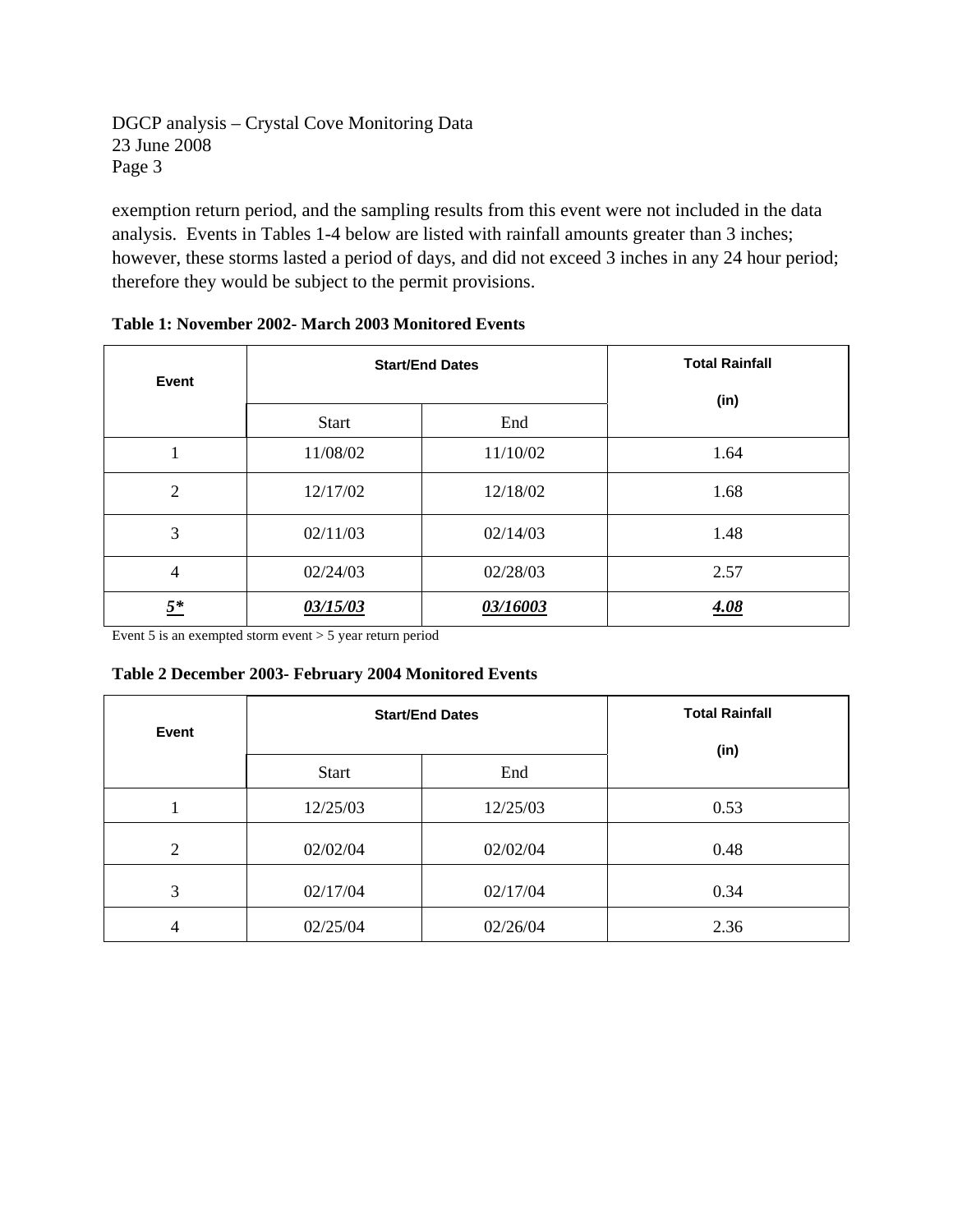| Event |              | <b>Start/End Dates</b> | <b>Total Rainfall</b><br>(in) |
|-------|--------------|------------------------|-------------------------------|
|       | <b>Start</b> | End                    |                               |
|       | 10/17/04     | 10/22/04               | 2.71                          |
| 2     | 10/26/04     | 10/29/04               | 3.25                          |
| 3     | 02/11/05     | 02/14/05               | 1.73                          |
| 4     | 02/17/05     | 02/24/05               | 6.19                          |
| 5     | 03/19/05     | 03/24/05               | 0.83                          |

## **Table 3: October 2004 - March 2005 Monitored Events**

## **Table 4: January 2006 - April 2006 Monitored Events**

| Event          | <b>Start/End Dates</b> | <b>Total Rainfall</b> |      |
|----------------|------------------------|-----------------------|------|
|                |                        | (in)                  |      |
|                | <b>Start</b>           | End                   |      |
|                | 01/01/06               | 01/03/06              | 0.61 |
| $\overline{2}$ | 02/27/06               | 02/28/06              | 0.67 |
| 3              | 03/10/06               | 03/11/06              | 0.43 |
| 4              | 03/28/06               | 03/29/06              | 0.91 |
| 5              | 04/14/06               | 04/14/06              | 0.28 |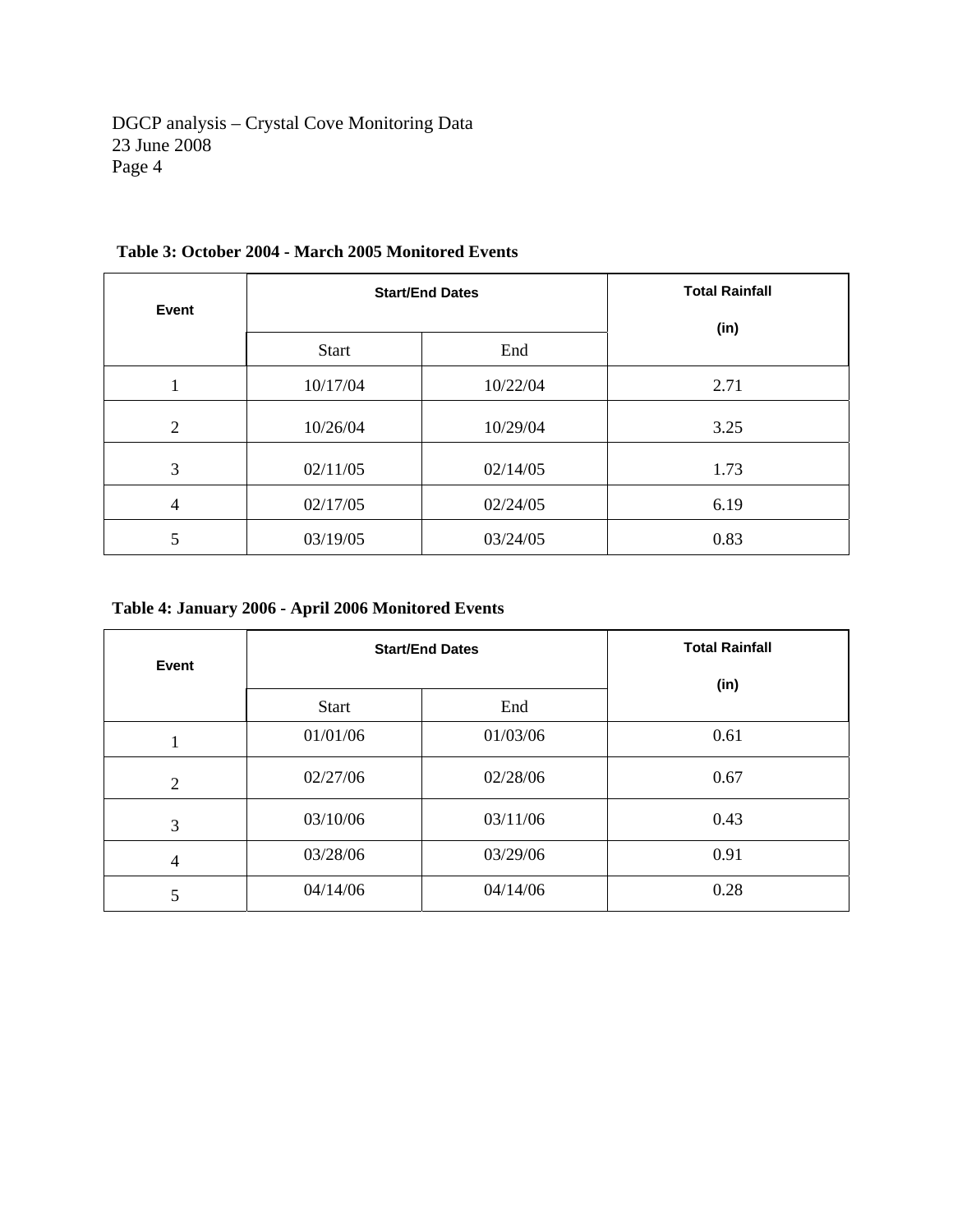## **RESULTS**

#### *Comparison vs. Background Condition*

The only background turbidity sampling data available that is upstream of the Crystal Cove development are at the Upper Los Trancos sampling station. Sampling results from both discharge locations from the Crystal Cove development (Basin 6 and P3A) were compared against this "background" condition. Table 5 below lists results for these three locations where samples were taken at all three locations on the same day (not all events were sampled for turbidity at all locations). The table also indicates if the discharge was above or below the background level seen in Los Trancos (Los Trancos is not the receiving water for Basin 6; however, is appropriate to use for comparison to background levels in the general area).

|  |  | Table 5: Comparison of Discharge Turbidity from Crystal Cove Development to Background |  |
|--|--|----------------------------------------------------------------------------------------|--|
|  |  |                                                                                        |  |

| <b>SAMPLING</b><br><b>STATION</b> | 11/08/02  | /16/02<br>12 | 02/13/03 | 02/25/03 | 12/25/03 | 02/18/04  | 02/26/04 | 02/12/05 | 01/03/06 | 02/28/06 | 03/12/06 | 03/29/06  | 04/14/06 | <b>Median</b> |
|-----------------------------------|-----------|--------------|----------|----------|----------|-----------|----------|----------|----------|----------|----------|-----------|----------|---------------|
| LTU                               | 193       | 770          | 545      | 656      | 150      | 32        | 336      | 311      | 1100     | 37       | 92       | 73        | 120      | 193           |
| <b>BASIN6</b>                     | 104       | 20           | 43       | 941      | 76       | 41        | 11       | 59       | 774      | 58       | 119      | 236       | 254      | 76            |
| P <sub>3</sub> A                  | 305       | 624          | 546      | 528      | 6        | 47        | 628      | 391      | 178      | 77       | 188      | 341       | 46       | 305           |
| <b>BASIN6</b>                     | -         | ۰            |          | +        |          | ÷         |          |          |          | ÷        | +        | $\ddot{}$ | ÷        |               |
| P <sub>3</sub> A                  | $\ddot{}$ | -            | ÷        |          | ۰        | $\ddot{}$ | +        | ÷        | ۰        | ÷        | +        | $\ddot{}$ |          |               |

Yellow shading denotes value above NAL of 250 NTU; red shading indicates value above NEL of 500 NTU - indicates decrease from background turbidity; + indicates increase from background turbidity

Additional sections below present the data in more detail, sorted by watershed and by year.

#### *Muddy Canyon Watershed*

The primary discharge location from the Crystal Cove development is Basin 6, which discharges to Muddy Creek on the east side of the development. In the 4 year monitoring record, there have been 36 turbidity samples taken at the outfall from Basin 6. Of these samples, 7 have been greater than 250 NTU (and subsequently above the NAL) and 4 have been greater than 500 NTU (above the NEL). The NEL exceedences occurred during the initial stages of vegetation establishment within the basin (2 during 2002-2003) and after regular maintenance activities for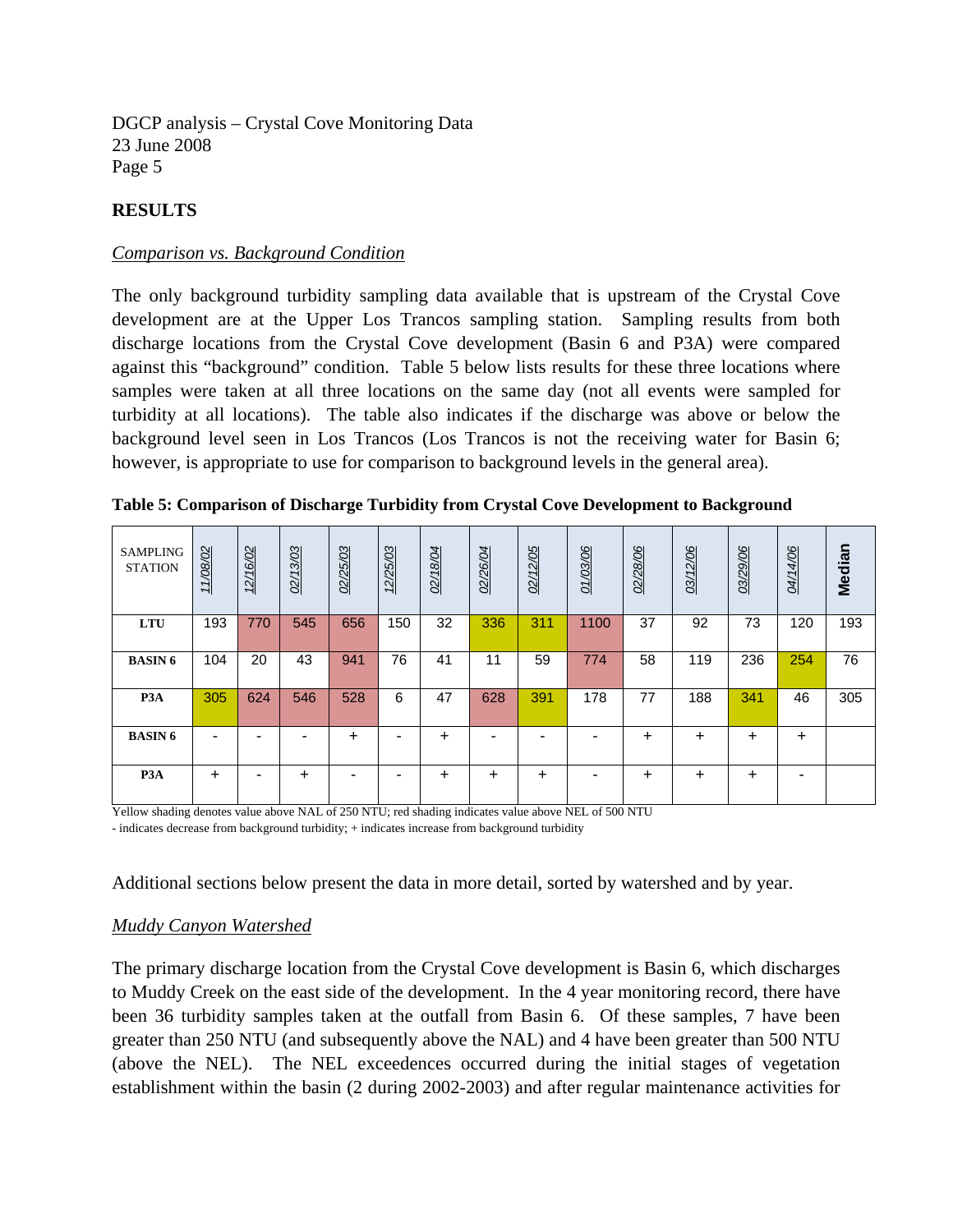vegetation removal and sediment cleanup (2 during early 2005-2006). When fully vegetated, as in 2003-2004 and 2004-2005, Basin 6 showed no exceedences of NAL or NEL values, with an average discharge turbidity of 57 and 39 NTU and a maximum discharge turbidity of 139 and 81 NTU respectively. During this same time period that Basin 6 was fully functional and turbidity values were significantly below compliance levels, the receiving water, Muddy Creek, had significantly higher turbidity values that were above the NAL/NEL thresholds. Muddy Creek was sampled 4 times in 2003-2004 and 5 times in 2004-2005. Of these 9 samples, 4 were above the NAL and 3 were above the NEL value. Muddy Creek averaged 297 and 911 NTU over these sampling periods, with maximum values of 741 and 3910 NTU. It should be noted that a majority of the flow in Muddy Creek during late stages of storm events is comprised of discharge from Basin 6. Tables 6, 7 and 8 below contain summary statistics for the full monitoring record for the Muddy Creek watershed.

#### **Table 6 - Basin 6 Sampling Results**

| Sample Year | # of Samples | Turbidity<br>Sample Median<br>(NTU) | # of<br>Samples ><br><b>250 NTU</b> | # of<br>Samples ><br><b>500 NTU</b> | $\%$<br>Exceedence<br>of 250 NTU<br>(NAL) | $\%$<br>Exceedence<br>of 500 NTU<br>(NEL) | Maximum<br>Value (NTU) |
|-------------|--------------|-------------------------------------|-------------------------------------|-------------------------------------|-------------------------------------------|-------------------------------------------|------------------------|
| 2002-2003   | 7            | 104                                 | 3                                   | 2                                   | 43                                        | 29                                        | 986                    |
| 2003-2004   | 8            | 41                                  | 0                                   | $\mathbf 0$                         | 0                                         | 0                                         | 139                    |
| 2004-2005   | 11           | 34                                  | 0                                   | $\Omega$                            | 0                                         | 0                                         | 81                     |
| 2005-2006   | 10           | 193                                 | 4                                   | 2                                   | 40                                        | 20                                        | 774                    |
| Summary     | 36           | 64                                  | 7                                   | 4                                   | 19                                        | 11                                        | 986                    |

**Table 7 - Muddy Creek Sampling Results** 

| Sample Year | # of Samples | Turbidity<br>Sample Median<br>(NTU) | # of<br>Samples ><br><b>250 NTU</b> | # of<br>Samples ><br><b>500 NTU</b> | $\frac{0}{0}$<br>Exceedence<br>of 250 NTU<br>(NAL) | $\%$<br>Exceedence<br>of 500 NTU<br>(NEL) | <b>Maximum</b><br>Value (NTU) |
|-------------|--------------|-------------------------------------|-------------------------------------|-------------------------------------|----------------------------------------------------|-------------------------------------------|-------------------------------|
| 2002-2003   | 5            | 258                                 | 2                                   | 0                                   | 40                                                 | 0                                         | 382                           |
| 2003-2004   | 4            | 196                                 | 2                                   | 2                                   | 50                                                 | 50                                        | 741                           |
| 2004-2005   | 5            | 226                                 | 2                                   |                                     | 40                                                 | 20                                        | 3910                          |
| 2005-2006   | 5            | 155                                 |                                     |                                     | 20                                                 | 20                                        | 1280                          |
| Summary     | 19           | 196                                 | 7                                   | 4                                   | 37                                                 | 21                                        | 3910                          |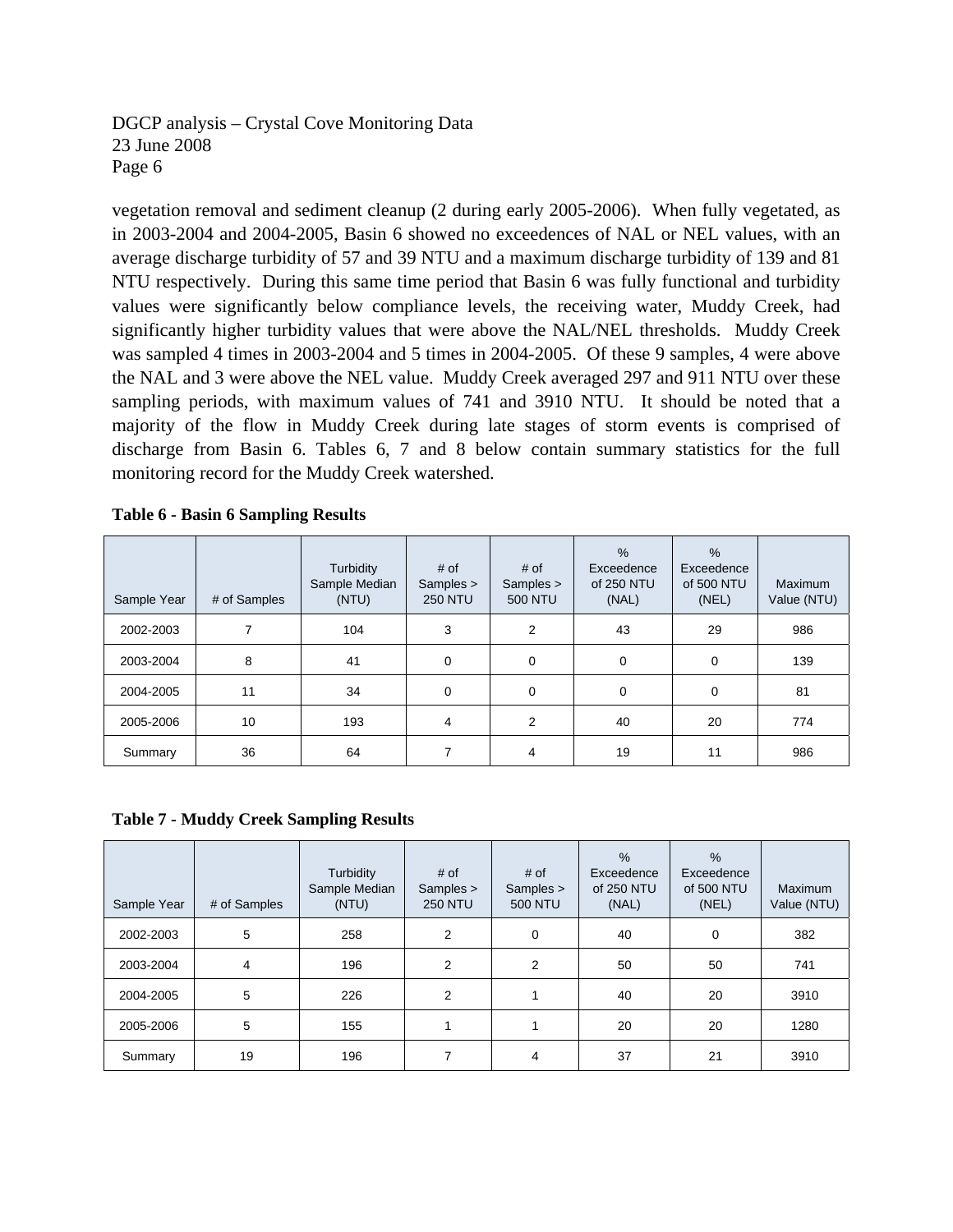| Sampling Location  | # of<br>Samples | Turbidity<br>Sample<br>Median<br>(NTU) | # of<br>Samples<br>> 250<br><b>NTU</b> | # of<br>Samples<br>> 500<br><b>NTU</b> | $\%$<br>Exceedence of<br><b>250 NTU</b><br>(NAL) | $\frac{0}{0}$<br>Exceedence of<br><b>500 NTU</b><br>(NEL) | Maximum<br>Value (NTU) |  |  |  |
|--------------------|-----------------|----------------------------------------|----------------------------------------|----------------------------------------|--------------------------------------------------|-----------------------------------------------------------|------------------------|--|--|--|
| 2002-2003          |                 |                                        |                                        |                                        |                                                  |                                                           |                        |  |  |  |
| Basin 6            | $\overline{7}$  | 104                                    | 3                                      | 2                                      | 43                                               | 29                                                        | 986                    |  |  |  |
| Muddy Creek        | 5               | 258                                    | $\overline{2}$                         | 0                                      | 40                                               | 0                                                         | 382                    |  |  |  |
|                    |                 |                                        | 2003-2004                              |                                        |                                                  |                                                           |                        |  |  |  |
| Basin 6            | 8               | 41                                     | $\mathbf 0$                            | 0                                      | 0                                                | $\mathbf 0$                                               | 139                    |  |  |  |
| <b>Muddy Creek</b> | 4               | 196                                    | 2                                      | $\overline{2}$                         | 50                                               | 50                                                        | 741                    |  |  |  |
|                    |                 |                                        | 2004-2005                              |                                        |                                                  |                                                           |                        |  |  |  |
| Basin 6            | 11              | 34                                     | $\mathbf 0$                            | 0                                      | $\mathbf 0$                                      | 0                                                         | 81                     |  |  |  |
| Muddy Creek        | 5               | 226                                    | 2                                      | 1                                      | 40                                               | 20                                                        | 3910                   |  |  |  |
|                    |                 |                                        | 2005-2006                              |                                        |                                                  |                                                           |                        |  |  |  |
| Basin 6            | 10              | 193                                    | $\overline{4}$                         | $\overline{2}$                         | 40                                               | 20                                                        | 774                    |  |  |  |
| <b>Muddy Creek</b> | 5               | 155                                    | 1                                      | 1                                      | 20                                               | 20                                                        | 1280                   |  |  |  |
|                    |                 |                                        | <b>Summary</b>                         |                                        |                                                  |                                                           |                        |  |  |  |
| Basin 6            | 36              | 64                                     | $\overline{7}$                         | 4                                      | 19                                               | 11                                                        | 986                    |  |  |  |
| <b>Muddy Creek</b> | 19              | 196                                    | $\overline{7}$                         | 4                                      | 37                                               | 21                                                        | 3910                   |  |  |  |

|  |  |  | Table 8 - Muddy Canyon Watershed Sampling Results - Entire Monitoring Period |  |
|--|--|--|------------------------------------------------------------------------------|--|
|  |  |  |                                                                              |  |

## *Los Trancos Watershed*

In the Los Trancos Watershed, monitoring data was obtained both upstream and downstream from the development discharge; therefore we have a good indication of background turbidity expected to be found during storm events in this watershed. Upper Los Trancos, above any discharge from the Crystal Cove development, was sampled for turbidity 18 times during the 2002-2006 monitoring period. Of the 18 turbidity samples, 7 were above the NAL value of 250 NTU and 4 exceeded the NEL value of 500 NTU, with a maximum value of 1100 NTU during 2005-2006. P3A, located in the southwest corner of the Crystal Cove development, discharges to Los Trancos Creek. During the first three years of the monitoring study, 37% of the sampled discharges from P3A (7 out of 19) exceeded 500 NTU. A similar pattern was observed downstream of the P3A discharge location in Los Trancos Creek, where 7 out of 18 samples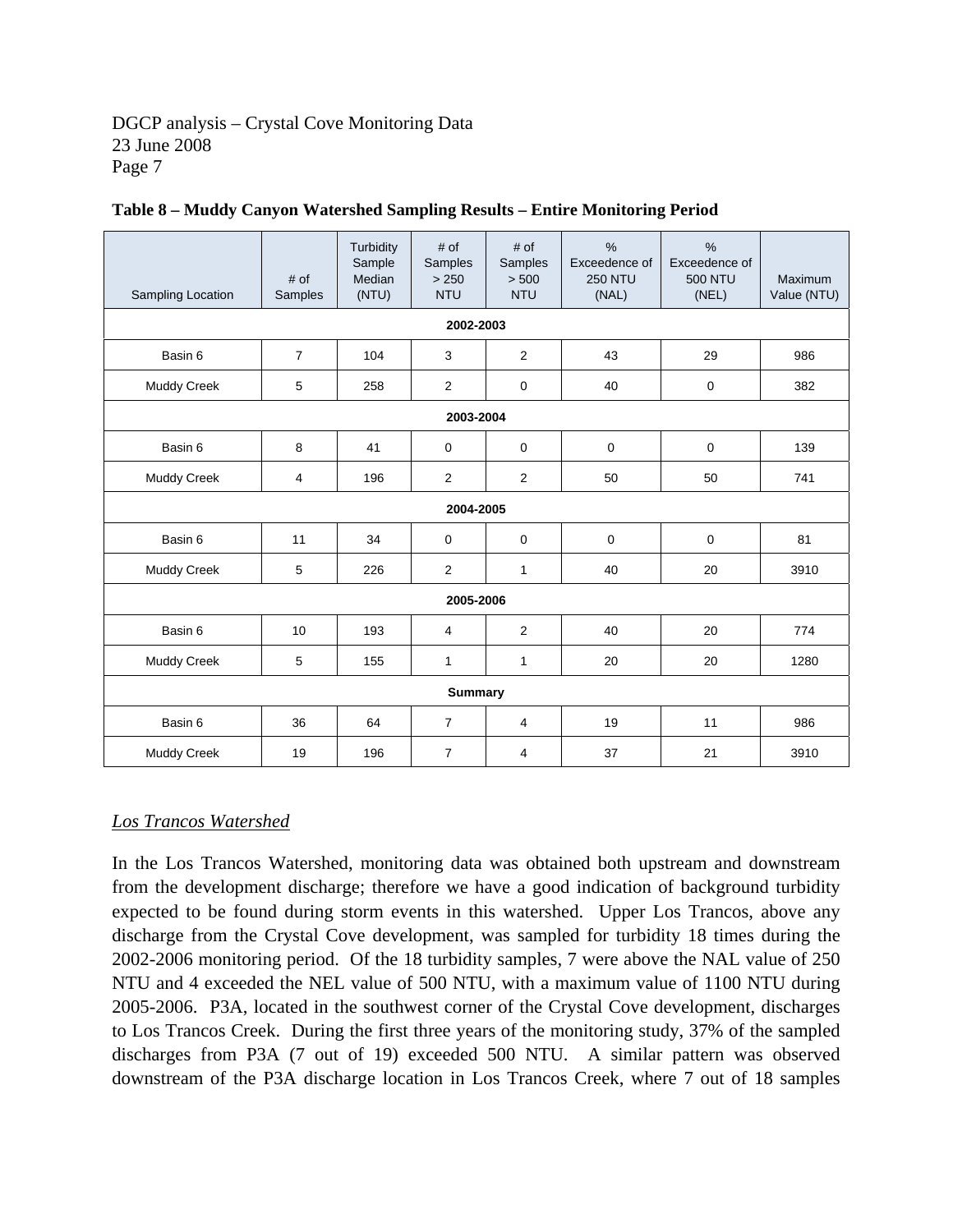were above 500 NTU. The averages for year 2004-2005 are extremely high (>1400 for both P3A and Los Trancos); however, during this extremely wet year (double the yearly average rainfall), there was one discharge event of over 10,000 NTU that skewed the overall results. The cause of this high recorded turbidity value was investigated and remedied, and no subsequent exceedences of the NAL value were recorded in 2005-2006 from P3A; however, one exceedence was noted in Los Trancos Creek that corresponded to an exceedance in the upstream monitoring location. Tables 9, 10, 11 and 12 below contain summary statistics for the full monitoring record for the Los Trancos watershed.

| Sample Year | # of Samples | Turbidity<br>Sample Median<br>(NTU) | # of<br>Samples ><br><b>250 NTU</b> | # of<br>Samples ><br><b>500 NTU</b> | $\frac{0}{0}$<br>Exceedence<br>of 250 NTU<br>(NAL) | $\%$<br>Exceedence<br>of 500 NTU<br>(NEL) | <b>Maximum</b><br>Value (NTU) |
|-------------|--------------|-------------------------------------|-------------------------------------|-------------------------------------|----------------------------------------------------|-------------------------------------------|-------------------------------|
| 2002-2003   | 4            | 601                                 | 3                                   | 3                                   | 75                                                 | 75                                        | 770                           |
| 2003-2004   | 4            | 168                                 |                                     | 0                                   | 25                                                 | 0                                         | 336                           |
| 2004-2005   | 5            | 239                                 | $\overline{2}$                      | $\Omega$                            | 40                                                 | 0                                         | 492                           |
| 2005-2006   | 5            | 92                                  | 1                                   |                                     | 20                                                 | 20                                        | 1100                          |
| Summary     | 18           | 190                                 | 7                                   | 4                                   | 39                                                 | 22                                        | 1100                          |

**Table 9 - Upper Los Trancos Sampling Results** 

**Table 10 - P3A Sampling Results** 

| Sample Year | # of Samples | Turbidity<br>Sample Median<br>(NTU) | # of<br>Samples ><br><b>250 NTU</b> | # of<br>Samples ><br><b>500 NTU</b> | $\frac{9}{6}$<br>Exceedence<br>of 250 NTU<br>(NAL) | $\frac{9}{6}$<br>Exceedence<br>of 500 NTU<br>(NEL) | <b>Maximum</b><br>Value (NTU) |
|-------------|--------------|-------------------------------------|-------------------------------------|-------------------------------------|----------------------------------------------------|----------------------------------------------------|-------------------------------|
| 2002-2003   | 4            | 537                                 | 4                                   | 3                                   | 100                                                | 75                                                 | 624                           |
| 2003-2004   | 4            | 36                                  |                                     |                                     | 25                                                 | 25                                                 | 628                           |
| 2004-2005   | 6            | 260                                 | 4                                   | 3                                   | 67                                                 | 50                                                 | 10660                         |
| 2005-2006   | 5            | 178                                 |                                     | $\mathbf 0$                         | 20                                                 | 0                                                  | 341                           |
| Summary     | 19           | 188                                 | 10                                  |                                     | 53                                                 | 37                                                 | 10660                         |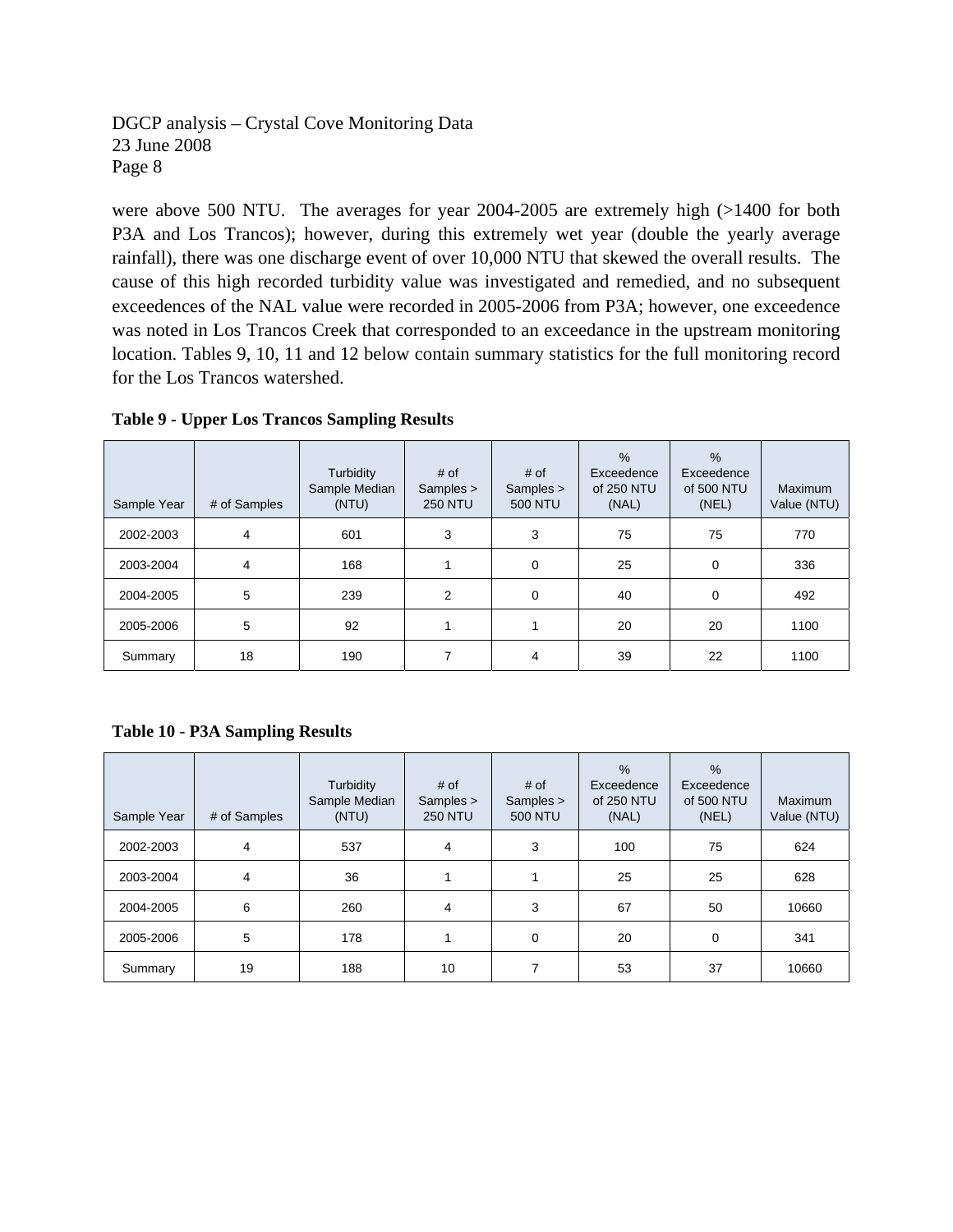| Sample Year | # of Samples | Turbidity<br>Sample Median<br>(NTU) | # of<br>Samples ><br><b>250 NTU</b> | # of<br>Samples ><br><b>500 NTU</b> | $\%$<br>Exceedence<br>of 250 NTU<br>(NAL) | $\%$<br>Exceedence<br>of 500 NTU<br>(NEL) | <b>Maximum</b><br>Value (NTU) |
|-------------|--------------|-------------------------------------|-------------------------------------|-------------------------------------|-------------------------------------------|-------------------------------------------|-------------------------------|
| 2002-2003   | 4            | 624                                 | 3                                   | 3                                   | 75                                        | 75                                        | 747                           |
| 2003-2004   | 4            | 191                                 | 1                                   |                                     | 25                                        | 25                                        | 894                           |
| 2004-2005   | 5            | 155                                 | $\overline{2}$                      | 2                                   | 40                                        | 40                                        | 6203                          |
| 2005-2006   | 5            | 71                                  | $\overline{2}$                      |                                     | 40                                        | 20                                        | 553                           |
| Summary     | 18           | 202                                 | 8                                   | 7                                   | 44                                        | 39                                        | 6203                          |

## **Table 11 - Los Trancos Sampling Results**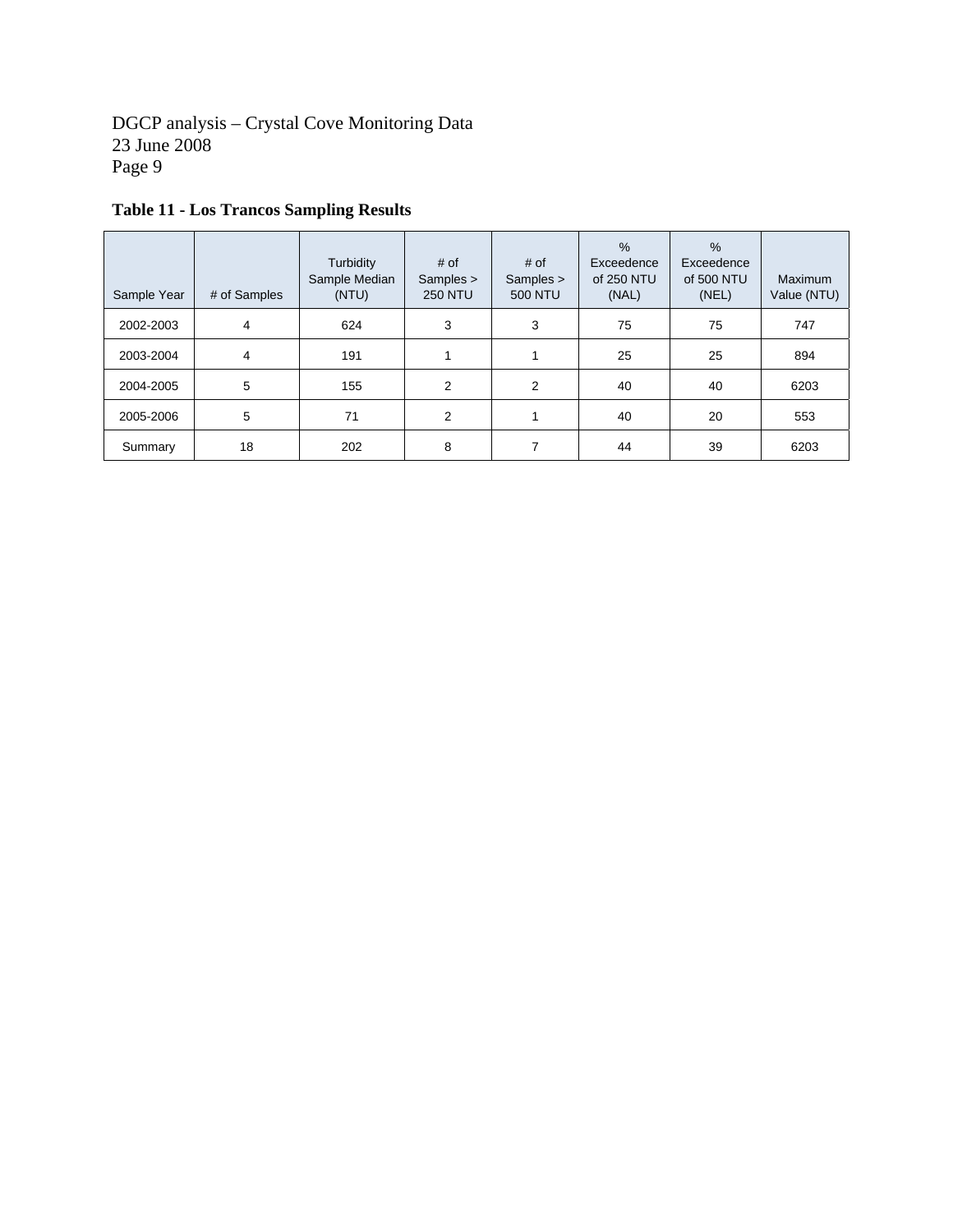| Sampling Location        | # of<br>Samples         | Turbidity<br>Sample<br>Median<br>(NTU) | # of<br>Samples<br>> 250<br><b>NTU</b> | # of<br>Samples<br>> 500<br><b>NTU</b> | $\frac{0}{0}$<br>Exceedence of<br><b>250 NTU</b><br>(NAL) | $\frac{0}{0}$<br>Exceedence of<br><b>500 NTU</b><br>(NEL) | Maximum<br>Value (NTU) |  |  |
|--------------------------|-------------------------|----------------------------------------|----------------------------------------|----------------------------------------|-----------------------------------------------------------|-----------------------------------------------------------|------------------------|--|--|
| 2002-2003                |                         |                                        |                                        |                                        |                                                           |                                                           |                        |  |  |
| <b>Upper Los Trancos</b> | $\overline{\mathbf{4}}$ | 601                                    | 3                                      | 3                                      | 75                                                        | 75                                                        | 770                    |  |  |
| P <sub>3</sub> A         | $\overline{\mathbf{4}}$ | 537                                    | $\overline{4}$                         | 3                                      | 100                                                       | 75                                                        | 624                    |  |  |
| Los Trancos              | 4                       | 624                                    | 3                                      | 3                                      | 75                                                        | 75                                                        | 747                    |  |  |
| 2003-2004                |                         |                                        |                                        |                                        |                                                           |                                                           |                        |  |  |
| <b>Upper Los Trancos</b> | 4                       | 168                                    | $\mathbf{1}$                           | $\mathbf 0$                            | 25                                                        | $\mathbf 0$                                               | 336                    |  |  |
| P <sub>3</sub> A         | 4                       | 36                                     | 1                                      | $\mathbf{1}$                           | 25                                                        | 25                                                        | 628                    |  |  |
| Los Trancos              | 4                       | 191                                    | $\mathbf{1}$                           | $\mathbf{1}$                           | 25                                                        | 25                                                        | 894                    |  |  |
| 2004-2005                |                         |                                        |                                        |                                        |                                                           |                                                           |                        |  |  |
| <b>Upper Los Trancos</b> | 5                       | 239                                    | $\overline{2}$                         | $\pmb{0}$                              | 40                                                        | $\mathbf 0$                                               | 492                    |  |  |
| P <sub>3</sub> A         | 6                       | 260                                    | 4                                      | 3                                      | 67                                                        | 50                                                        | 10660                  |  |  |
| Los Trancos              | 5                       | 155                                    | $\overline{2}$                         | $\overline{2}$                         | 40                                                        | 40                                                        | 6203                   |  |  |
| 2005-2006                |                         |                                        |                                        |                                        |                                                           |                                                           |                        |  |  |
| <b>Upper Los Trancos</b> | 5                       | 92                                     | $\mathbf{1}$                           | $\mathbf{1}$                           | 20                                                        | 20                                                        | 1100                   |  |  |
| P <sub>3</sub> A         | 5                       | 178                                    | $\mathbf{1}$                           | 0                                      | 20                                                        | $\mathbf 0$                                               | 341                    |  |  |
| Los Trancos              | 5                       | 71                                     | $\overline{2}$                         | $\mathbf{1}$                           | 40                                                        | 20                                                        | 553                    |  |  |
| <b>Summary</b>           |                         |                                        |                                        |                                        |                                                           |                                                           |                        |  |  |
| <b>Upper Los Trancos</b> | 18                      | 190                                    | $\overline{7}$                         | 4                                      | 39                                                        | 22                                                        | 1100                   |  |  |
| P <sub>3</sub> A         | 19                      | 188                                    | 10                                     | $\overline{7}$                         | 53                                                        | 37                                                        | 10660                  |  |  |
| Los Trancos              | 18                      | 202                                    | 8                                      | $\overline{7}$                         | 44                                                        | 39                                                        | 6203                   |  |  |

## **Table 12 – Los Trancos Watershed Sampling Results – Entire Monitoring Period**

## **CONCLUSIONS**

• Turbidity values of samples taken as "background" condition from Los Trancos Creek upstream of the Crystal Cove development often exceeded the proposed turbidity NEL of 500 NTU for storm events less than the 5 year 24 hour return period identified as a "compliance storm event" in the DCGP. During four out of the six exceedences of the